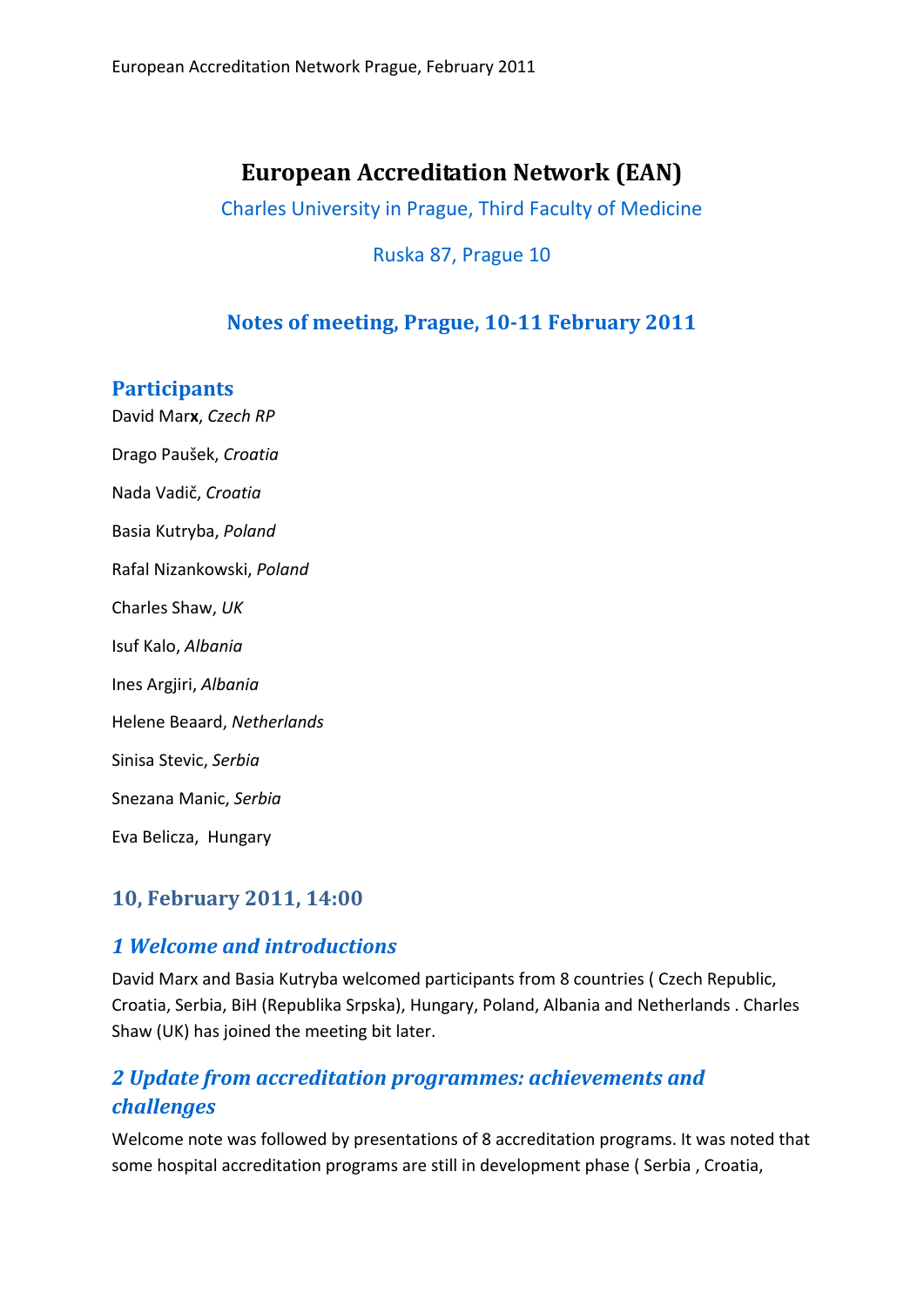Republika Srpska (BiH), Albania and Hungary), while programs in Netherlands, Poland and Czech Republic are well established and functioning. Details on status, number of staff of agencies, financing and bonuses for participating organizations were shared among participants. Similar challenges for future programs development (relations with government, voluntary vs. obligatory programs, financing and incentives) were also discussed. Common issues involve:

- ‐ Relations with health funding and HIFs
- ‐ Incentives available for voluntary participation
- ‐ Differentiating accreditation from regulation
- ‐ Matching surveyor numbers and skill mix to workload
- ‐ Engaging clinicians, especially doctors and academic centres

EC is currently funding elements of healthcare accreditation in Poland (under the title of education for health professionals), Hungary (two years programme development), Serbia (similar, also World Bank), Bosnia RS (also World Bank).

### *3 Human resources and professional competencies as reflected in accreditation programs*

How these relate to EU Directive on professional qualifications ‐ David Marx has presented relation between human resources and professional competencies in accreditation standards with EU directive on professional qualifications. Issues of " credentials – primary source verification", "competence/privileges of HC professionals" and "continuous process of assessment of competence" and their introduction in HRM sections of accreditation standards were discussed. The participants have agreed that the external assessment criteria need to include, especially for professional staff:

‐ recruitment: HR policies on verification of qualifications ("primary source"), specialisation and experience; induction and probation of new staff; introduction of new technologies and related competences

‐ definition of competences: scope and limits of permitted clinical work; "transfer of function" eg. to nursing and paramedical staff

‐ requirements for personal documentation of participation in CME/CPD, peer review, in‐ service training, performance appraisal and regular review.

It has been agreed to pursue the issue further and participants agreed to send English versions of HRM sections of hospital accreditation standards to David Marx for analysis and comparison – by the end of March 2011.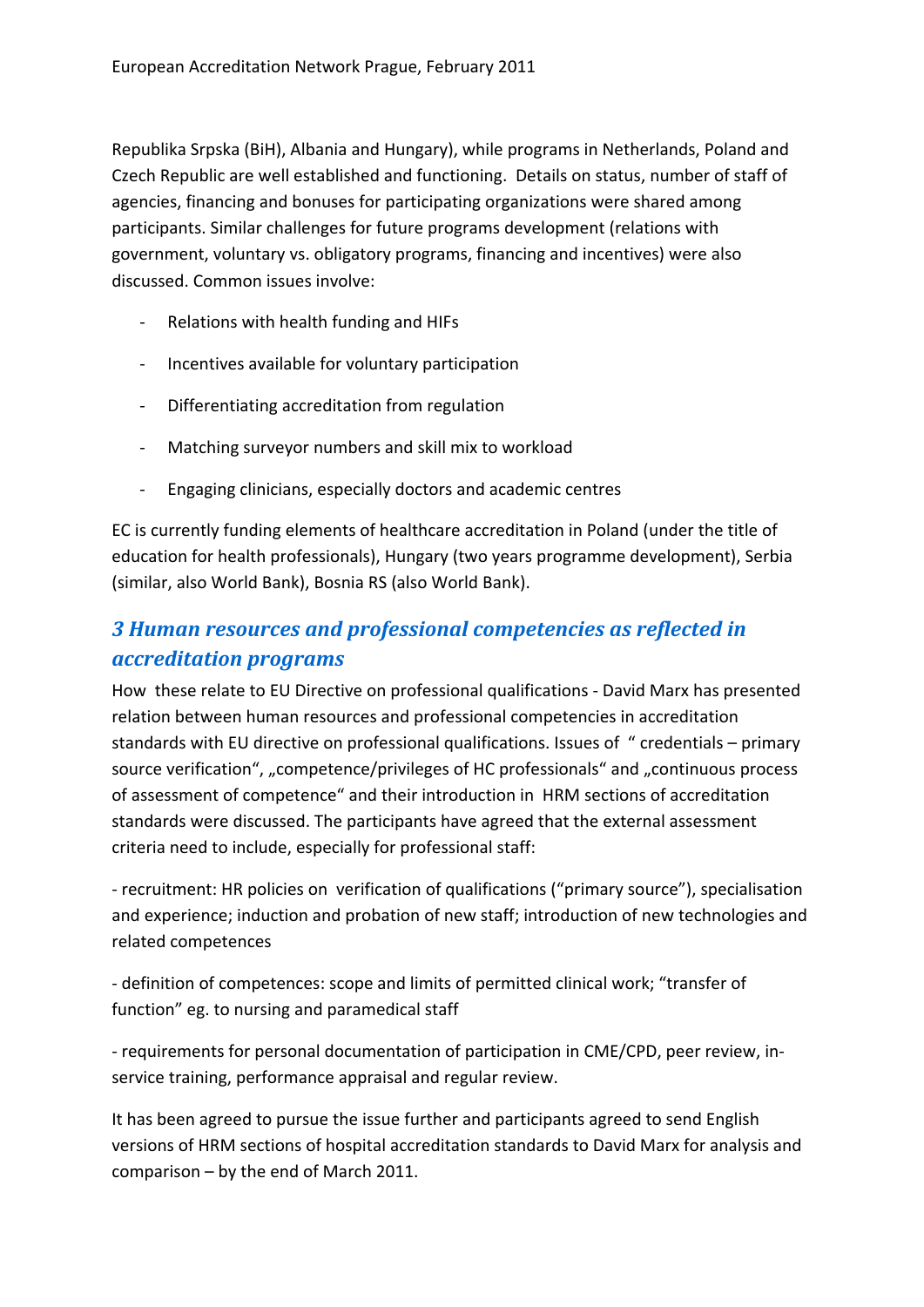## *11, February 2011, 09:00*

### *1 Comparing European and international surveys of accreditation programmes.*

Charles Shaw has presented headline results of the International survey of 2010 and compared results with previous European survey from 2009. Based on feedback from 42 national programs, participants have discussed issues of relation of accrediting organizations to governments, policy, incentives, and relations with ISO national bodies, future program developments, funding, transparency and survey coverage.

### *2 What information should be publicly accessible on an accreditation website? Theory and practice (virtual tour)*

Virtual tour of accreditation programs websites from EAN participating countries revealed that there is wide variation in the scope, detail and accessibility of information available on public websites about accreditation organisations, standards, procedures and findings.

Many programs have English versions, however more of informative nature. Participants have with great interest shared information regarding website content, structure and type of information revealed to public. None of the programs presents directly patient‐ focused and patient centered information about how accreditation transforms patient care and why it is recommended to seek care in accredited organizations.

| Bosnia RS      | Agencija za unapredjenje kvaliteta zdravstvene zastite | AAQI        | www.aaqi.rs.ba  |
|----------------|--------------------------------------------------------|-------------|-----------------|
| <b>CROATIA</b> | Agencija za kvalitetu i akreditaciju u zdravstvu       |             | www.aaz.hr      |
| Czech          |                                                        |             |                 |
| Republic       | Spojená akreditační komise, o.p.s.                     | SAK         | www.sakcr.cz    |
|                | CENTRUM MONITOROWANIA JAKOSCI W OCHRONIE               |             |                 |
| <b>POLAND</b>  | ZDROWIA (CMJ)                                          | <b>NCQA</b> | www.cmj.org.pl  |
| Serbia         | Agencija za akreditaciju zdravstvenih ustanova Srbije  | <b>AZUS</b> | www.azus.gov.rs |
| Netherlands    | Nederlands Instituut voor Accreditatie in de Zorg      | <b>NIAZ</b> | www.niaz.nl     |

### *3 European activities regarding patient safety and quality of care*

Basia Kutryba has informed participants on latest EC initiatives on patient safety & quality of care. Presentation included:

- ‐ Update from the EU Working Group on Patient safety and Quality of Care
- ‐ EU Joint Action on Patient Safety and Care Quality
- ‐ Implications for accreditation
	- ‐ Directive on patient rights in cross border care
	- ‐ Council Recommendation on patient safety and prevention of healthcare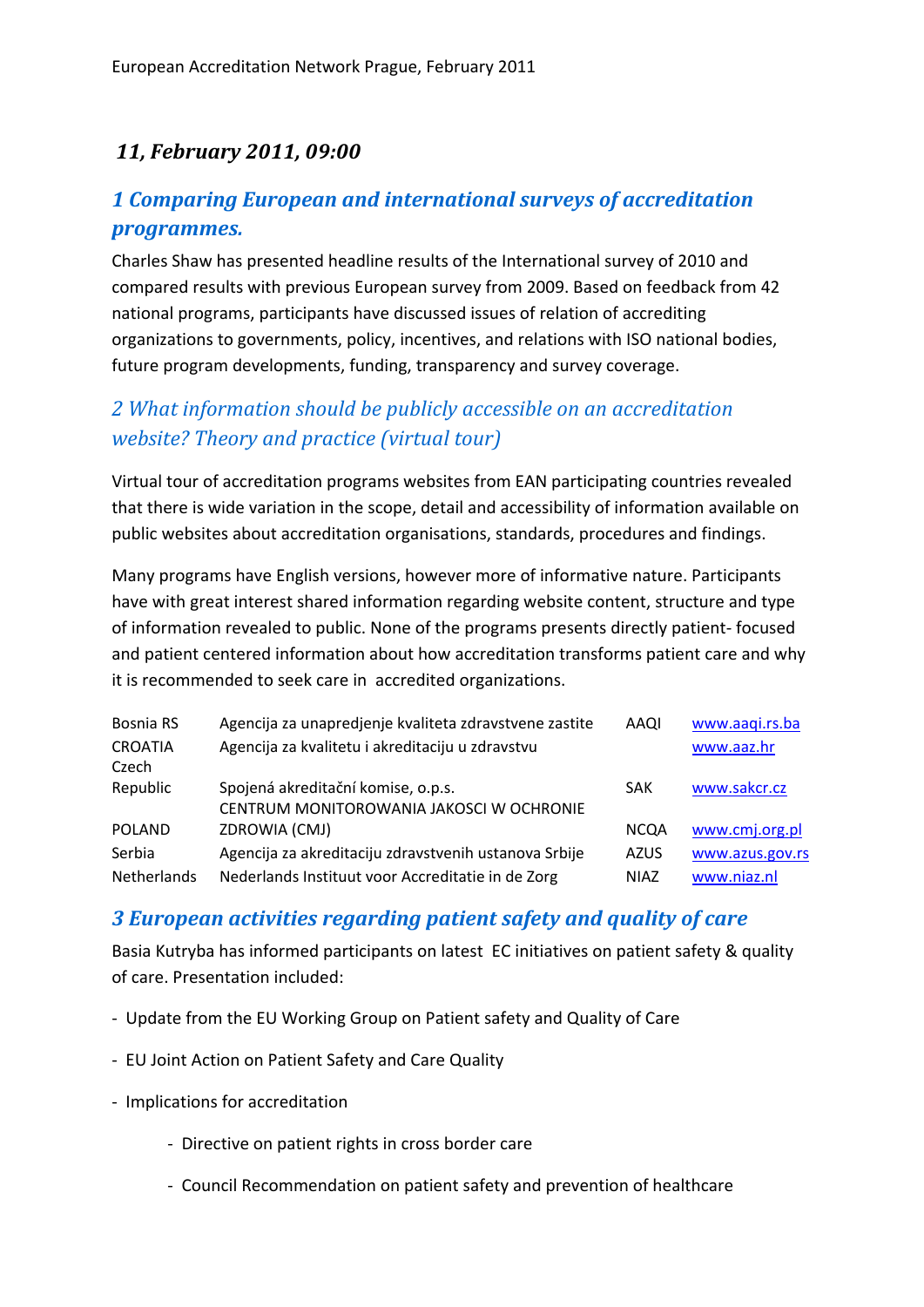#### associated infections

Specifics included information about the mechanisms used by the EC, such as public consultations and their response rates; how Member States decided to deal with quality issues (Reflection paper on quality). Participants were interested and have discussed details of information about Joint Action on Patient Safety and Quality of Health Care with focus on dissemination of tasks of the Joint Action among EAN participating countries.

## *4 European Accreditation Network participation*

Charles Shaw has presented the SANITAS project on hospital self‐assessment: the proposed technical advisory group (TAG) will be drawn primarily from EAN members. All members will be invited to comment on draft criteria when available in summer 2011 – and to propose volunteer hospital sites to pilot the tool.

Basia Kutryba has invited all present to the first ESQH-ISQua conference in Krakow (18-20 May, 2011), which will be focused on regional issues including different possibilities of external assessment in Europe.

Participants have briefly discussed issues around EC Regulation No 765/2008 of the European Parliament and Council and the implications it might have for healthcare accreditation including future role of EAN as organization in national accreditation programs and how to fully involve other countries in network activities.

### *Extending the network membership*

Accreditation programmes in Europe are increasingly interfacing and collaborating with healthcare regulators and with ISO certification providers. Future meetings should explore opportunities for greater cooperation within and between states, and invite the participation of representatives of other statutory and voluntary systems for external assessment of healthcare, including also the regional accreditation programs.

The European Partnership for Supervisory Organisations in Health Services and Social Care (EPSO) could provide an organisational link to healthcare regulators. (EPSO is currently running a study to identify and compare the overall approach European health regulators take in regulating and assessing patient safety. See www.epsonet.eu/

### *5 Impressions and next meeting arrangements*

Basia Kutryba has led a discussion about the future of EAN network: it has been agreed to follow up on the cross‐border exchange between programs in forms of inviting surveyors from other programs to participate in surveys, to organize joint accreditation boards meetings etc. The group agreed to meet again in Paris in spring 2012 for 2 days workshop. The first day with focus on issues specific to accreditation programmes, including common